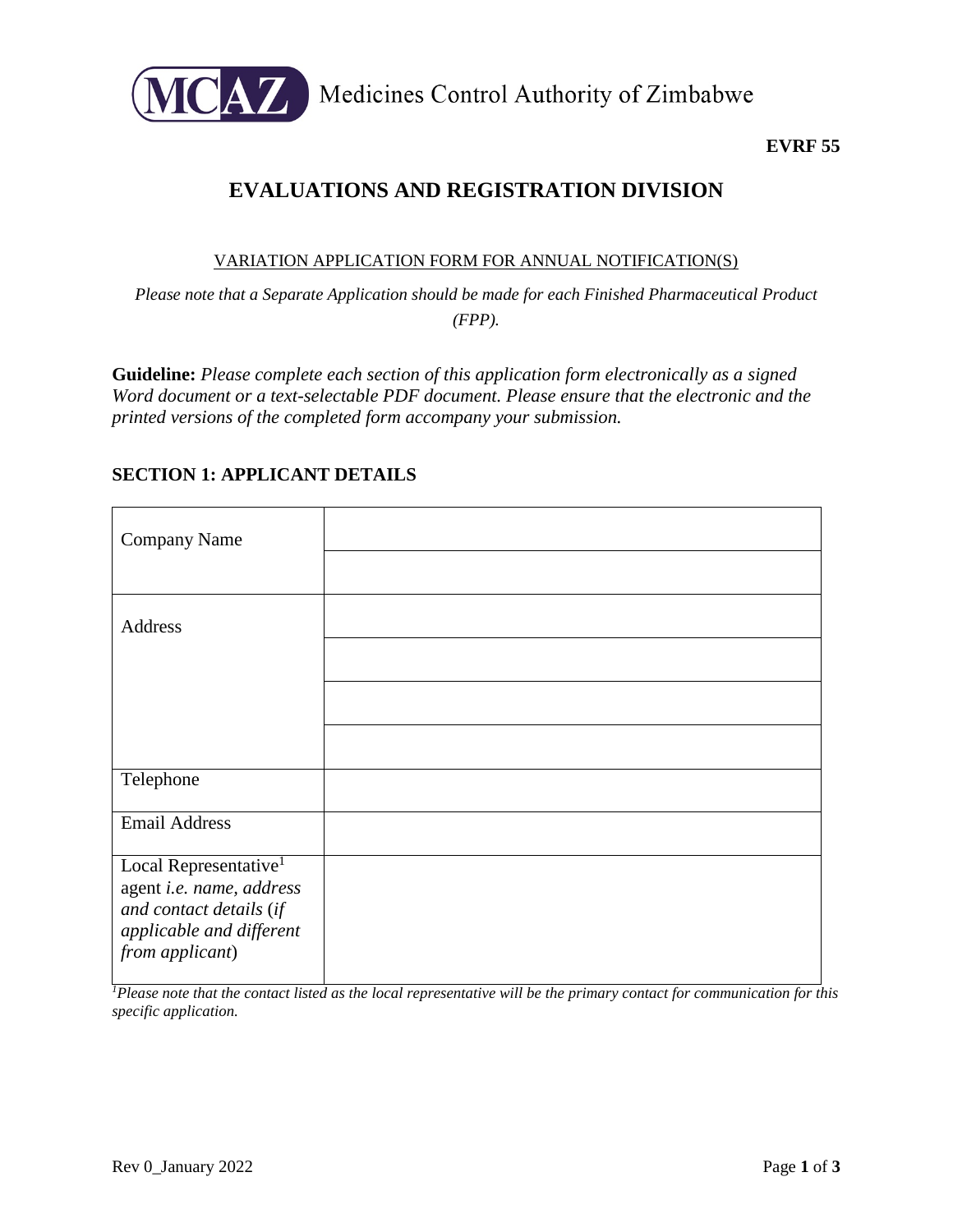#### **SECTION 2: PRODUCT (S) INFORMATION**

#### **2.1 Associated FPP name and Registration number:**

*e.g. Zidovudine 100mg capsules (File number: 5504/7.13/2019)*

#### **2.2 Summary of annual notification (AN) changes** *(Add rows as necessary):*

| <b>Summary of changes</b>                                                  |                                                                                |                                                                                                                    |                                                                                                                              |                           |  |  |  |
|----------------------------------------------------------------------------|--------------------------------------------------------------------------------|--------------------------------------------------------------------------------------------------------------------|------------------------------------------------------------------------------------------------------------------------------|---------------------------|--|--|--|
| <b>Variation</b><br>number and<br>title                                    | Pre-change<br>details                                                          | Post-change<br>details                                                                                             | <b>Justification</b><br>(Summary of<br>studies<br>performed to<br>assess the<br>effects of each<br>change, if<br>applicable) | Date of<br>implementation |  |  |  |
| e.g. 31a - Change<br>in the<br>manufacturing<br>process of the<br>FPP (AN) | Instruction for passing<br>of the slurry through<br>40 mesh is not<br>included | At binder<br>preparation stage,<br><b>Instruction</b><br>Included for passing<br>of the slurry through<br>40 mesh. | To have lump free<br>slurry                                                                                                  | 21 August 2018            |  |  |  |
|                                                                            |                                                                                |                                                                                                                    |                                                                                                                              |                           |  |  |  |
|                                                                            |                                                                                |                                                                                                                    |                                                                                                                              |                           |  |  |  |
|                                                                            |                                                                                |                                                                                                                    |                                                                                                                              |                           |  |  |  |
|                                                                            |                                                                                |                                                                                                                    |                                                                                                                              |                           |  |  |  |
|                                                                            |                                                                                |                                                                                                                    |                                                                                                                              |                           |  |  |  |
|                                                                            |                                                                                |                                                                                                                    |                                                                                                                              |                           |  |  |  |

*Note; When an annual notification involves a change in specifications or standard test procedures (STP) for an API or FPP, the signed and dated version of the revised specification and STP should be attached to the notification form, which should include a table of change history*